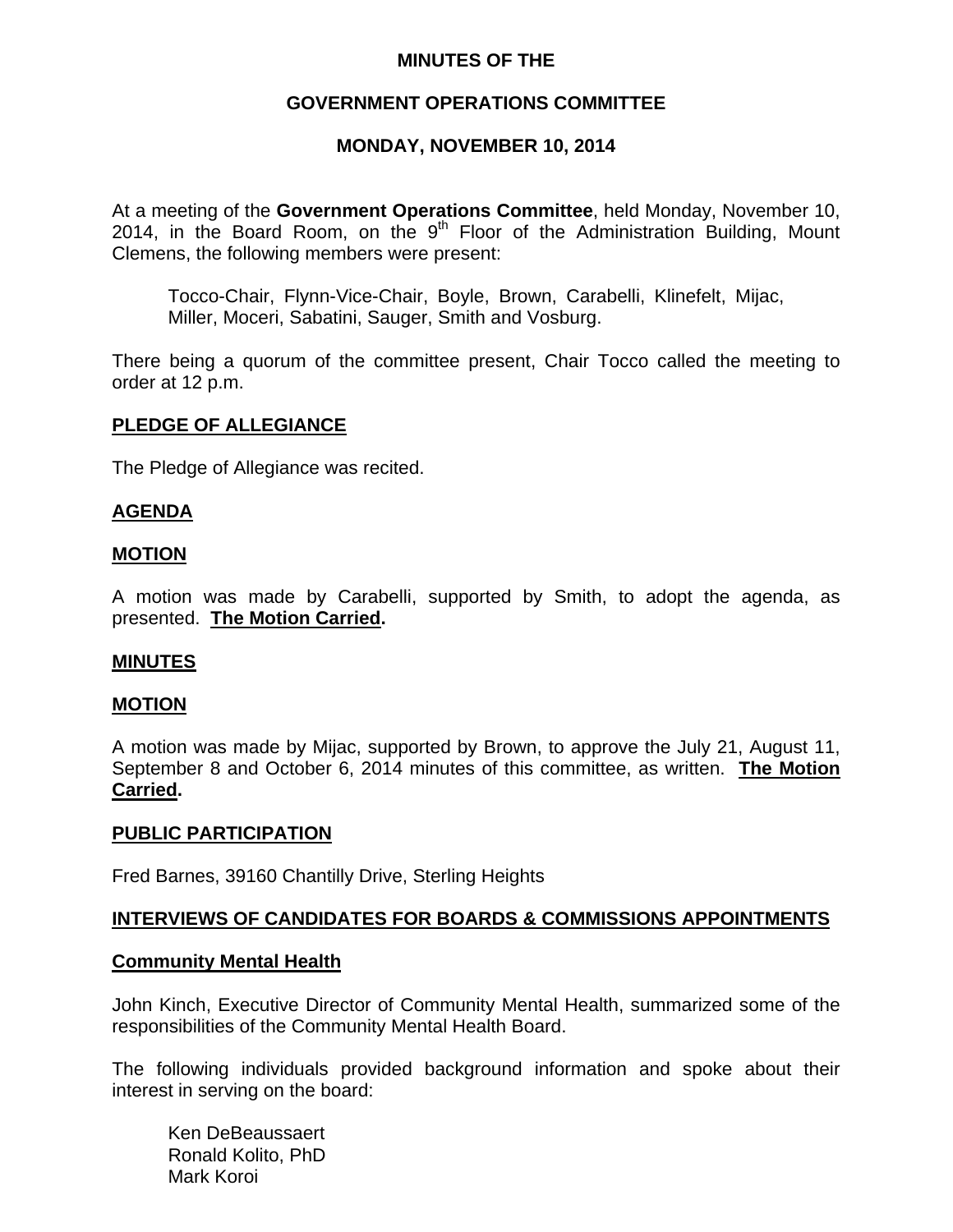James Timpa Sally Vaughn Patricia Widman

The following individual was not present:

Deanna Murray

Chair Tocco stated that the appointment will be made at the November  $13<sup>th</sup>$  Full Board meeting.

## **Great Lakes Water Authority**

Assistant Executive Melissa Roy offered comments on the County Executive's recommendation of Brian Baker to the Great Lakes Water Authority.

Brian Baker provided background information and spoke about his interest in serving as Macomb County's representative on the Great Lakes Water Authority.

The following commissioners spoke: Mijac, Vosburg, Carabelli and Brown.

Chair Tocco stated that the appointment will be made at the November  $13<sup>th</sup>$  Full Board meeting.

### **LEGISLATIVE UPDATE/GOVERNMENTAL CONSULTANT SERVICES, INC.**

Gary Owens and Barb Farrah from GCSI were present and covered the following topics: legislative session schedule, transportation infrastructure funding, SB 922, HB 5457 and 2014 General Elections.

The following commissioner spoke: Brown.

### **MOTION**

A motion was made by Carabelli, supported by Vosburg, to receive and file the state legislative update. **The Motion Carried.** 

## **GOVERNMENTAL CONSULTANT SERVICES, INC. AGREEMENT/COUNTY EXECUTIVE**

### **MOTION**

A motion was made by Flynn, supported by Smith, to forward to the Finance Committee a recommendation to approve a two year agreement between the Macomb County Executive Office and Governmental Consultant Services, Inc. for January 1, 2015 through December 31, 2016 in the amount of \$4,500 per month.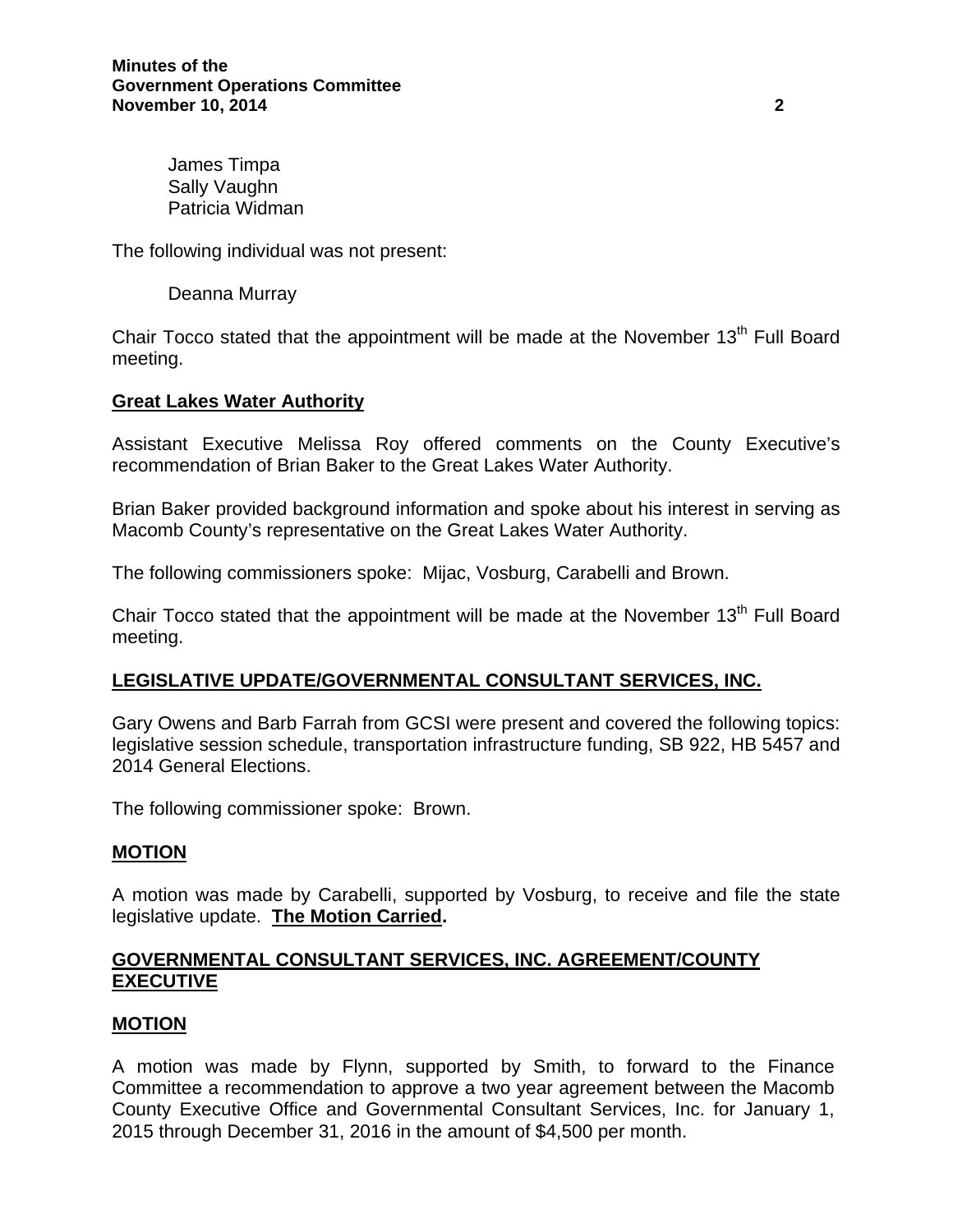Assistant Executive Melissa Roy summarized the contract changes, noting that it will give the board more regular updates, as well as changed their reporting and presentation format so they will attend meetings prior to key legislative movements. She also indicated that the contract was changed to a two year contract.

The following commissioners spoke: Miller and Flynn.

Chair Tocco called for a vote on the motion and **The Motion Carried.**

# **CORRESPONDENCE FROM PUBLIC WORKS COMMISSIONER RE: GREAT LAKES WATER AUTHORITY**

## **MOTION**

A motion was made by Miller, supported by Smith, to receive and file the October 17, 2014 correspondence from the Public Works Commissioner regarding the Great Lakes Water Authority. **The Motion Carried.** 

## **ADOPT PROCLAMATION COMMENDING CENTER LINE RESERVE POLICE UNIT CAPTAIN GARY WATTS – 34 YEARS OF SERVICE (OFFERED BY SAUGER)**

### **COMMITTEE RECOMMENDATION - MOTION**

A motion was made by Sauger, supported by Miller, to recommend that the Board of Commissioners adopt a proclamation commending Center Line Reserve Police Unit Captain Gary Watts – 34 years of service. **THE MOTION CARRIED.** 

# **CORPORATION COUNSEL MONTHLY REPORT**

John Schapka, Corporation Counsel, summarized the report.

The following commissioners spoke: Miller and Klinefelt.

### **MOTION**

A motion was made by Miller, supported by Carabelli, to receive and file the monthly report submitted by Corporation Counsel. **The Motion Carried.** 

# **EXECUTIVE SESSION TO DISCUSS PENDING LITIGATION**

### **MOTION**

A motion was made by Miller, supported by Flynn, to enter into Executive Session for the purpose of discussing an attorney/client privileged correspondence from Corporation Counsel dated November 7, 2014.